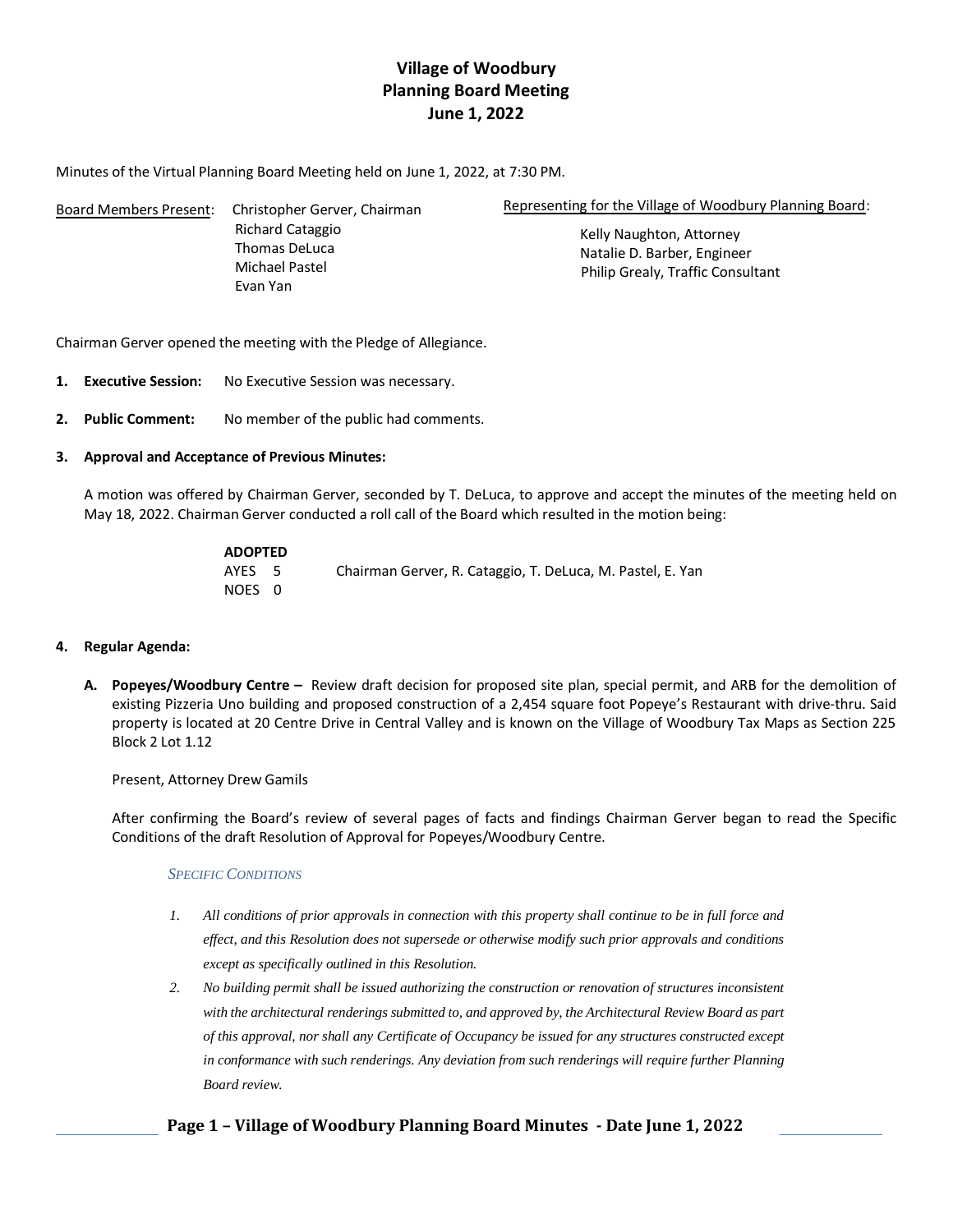- *3. Site lighting shall be designed with non-glare fixtures, which provide internal shielding to eliminate offsite glare and to limit the foot-candle level at the site perimeter to 0.1 foot-candles. Light fixtures shall not exceed 35 feet to the top of the fixture. Signs shall only be illuminated during operating hours. General lighting shall be reduced to security levels after operating hours.*
- *4. The Owner shall be responsible for maintaining and emptying the grease trap twice per year, or as needed.*
- *5. Prior to the signing of the plans by the Chairman, the Applicant shall:*
- *a. Revise the plans to include a second handicapped parking space.*
- *b. Revise the plans to demonstrate parking waiver required and approved by the Planning Board.*
- *c. Provide proof of receipt of a permit from Orange County Sewer District No. 1 permitting the installation of a sewer lateral.*
- *d. Provide confirmation from the Village of Harriman indicating consent to the plans to be signed with revision date of plans noted in that correspondence.*
- *e.* Comply with the memorandum of the Village Engineer dated April 14, 2022, to the satisfaction of the *Village Engineer.*
- *f. Comply with the memorandum of the Village Traffic Engineer dated April 28, 2022, to the satisfaction of the Village Traffic Engineer.*
- *g. Applicant to identify on the plan, the areas of landscaping maintenance required to obtain and maintain sight distances to the satisfaction of the Village Traffic Engineer.*
- *6. All stormwater must flow unrestricted to drains, and no ponding or areas of potential ice development shall be created.*
- *7. All waste shall be placed inside the dumpsters as shown on the plans, and the area surrounding the dumpsters shall be kept in a neat condition.*
- *8. All new windows and doors shall be constructive of non-reflective material.*
- *9. As shown on the plans, the Owner shall conduct necessary maintenance to landscaping to maintain sight distances in perpetuity.*

Attorney Kelly Naughton corrected an error in the paragraph before the Specific Conditions. She said the date should be June 1, 2022, instead of May 31, 2022. Therefore, it will read…

*"On June 1, 2022, the Planning Board determined that the combination of uses on this lot will generate parking needs which are less than the total amount of parking spaces that the Zoning Code requires. Therefore, the Board has determined to reduce the number of required spaces by 1% (a reduction of 12 stalls), as permitted under the Village Code §310-40(C)."* 

Attorney Gamils noted in last night's meeting the Village Board of Trustees granted an exemption from the moratorium.

Engineer Natalie D. Barber added that the required parking waiver was discussed at last night's meeting with the Village Board of Trustees. She said she has not received the revised plans to reflect the condition(s) under the Specific Conditions.

A motion was offered by Chairman Gerver, seconded by R. Cataggio, to accept the counsel's draft Resolution of Approval for Popeyes/Woodbury Centre. Chairman Gerver conducted a roll call of the Board which resulted in the motion being:

| <b>ADOPTED</b> |      |                                                            |
|----------------|------|------------------------------------------------------------|
| AYES           | $-5$ | Chairman Gerver, R. Cataggio, T. DeLuca, M. Pastel, E. Yan |
| NOES           |      |                                                            |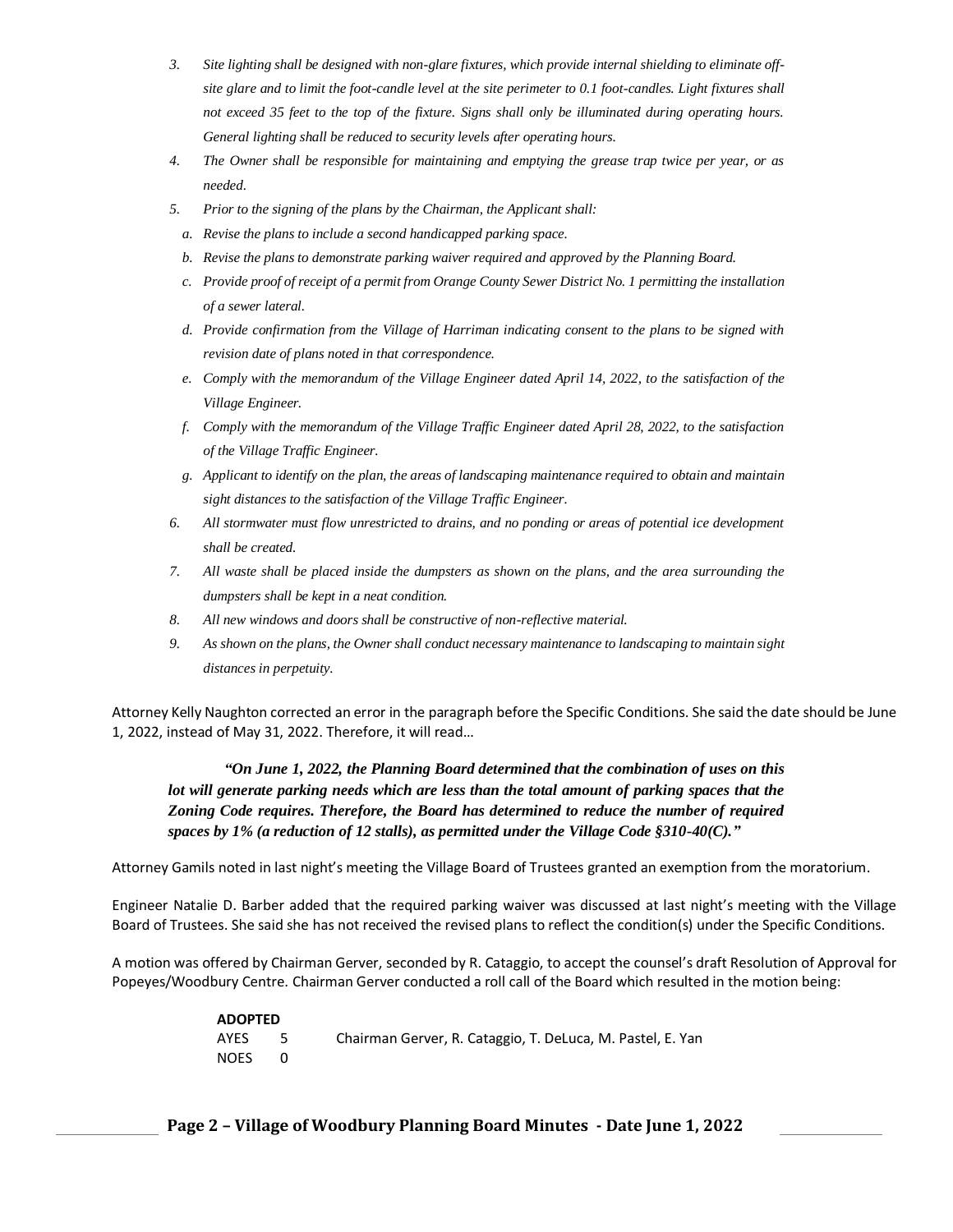**B. Woodbury Commons/RMU -** Continuation of Public Hearing for proposed amended Site Plan and Special Permit for an increase in the size of the previously approved Retail Merchandise Units from 50 sq. ft. to 100 sq. ft. within the Woodbury Common Shopping Center. Said property is located on Route 32 in Central Valley and is known on the Village of Woodbury Tax Maps as Section 225 Block 1 Lot 70.2 and Section 226 Block 1 Lot 1.

Present, Vice President Of Construction at Simon Property Group Bill Pendergast, and General Manager at Simon Property Group Dave Mistretta.

The public hearing is a continuation of the May 4, 2022, Planning Board meeting as per the Applicant's request. The Applicant sought out information from the State Building Department, the information was then received Tuesday morning, giving insufficient time for the Board and their consultants time to review it. Therefore, it will be off the table for discussion. Chairman opened the floor to the public for comments regarding Woodbury Commons/RMU.

There were no comments from the public.

A motion was offered by Chairman Gerver, seconded by M. Pastel, to continue the public hearing for Woodbury Commons/RMU to June 15, 2022. Chairman Gerver conducted a roll call of the Board which resulted in the motion being:

| <b>ADOPTED</b> |      |                                                            |
|----------------|------|------------------------------------------------------------|
| AYES           | $-5$ | Chairman Gerver, R. Cataggio, T. DeLuca, M. Pastel, E. Yan |
| NOES           |      |                                                            |

**C. Friedman/Blueberry Lane –** Continuation of Public Hearing for revised Site Plan and Special Permit for the proposed conversion of an existing is 2,763 sq. ft. addition of a single-family home to be used as a Place of Worship. Said property is located at 32 Blueberry Lane in Highland Mills and is known on the Village of Woodbury Tax Maps as Section 217 Block 2 Lot 4.2.

Present: Todd from Fusco Engineering and Land Surveying

Chairman Gerver confirmed with Attorney Naughton the non-receipt of the hardship letter from the Applicant. A request from the Board and the Applicant's promise to comply from previous meetings. Todd from Fusco Engineering and Land Surveying was told that if the Applicant wants the Board to consider the waivers that are being requested the hardship letter must be submitted as soon as possible. If not, the Board would have to consider the application minus the waivers and as per Attorney Naughton, they will need variances.

Chairman Gerver opens the floor to the public for comments regarding Friedman/Blueberry Lane.

There were no comments from the public.

A motion was offered by Chairman Gerver, seconded by T. DeLuca, to continue the public hearing for Friedman/Blueberry Lane to June 15, 2022. Chairman Gerver conducted a roll call of the Board which resulted in the motion being:

| <b>ADOPTED</b> |  |                                                            |
|----------------|--|------------------------------------------------------------|
| AYES           |  | Chairman Gerver, R. Cataggio, T. DeLuca, M. Pastel, E. Yan |
| NOES           |  |                                                            |

As a reminder, Chairman Gerver noted that if the Applicant does not submit the hardship letter they were required to do, then the Applicant will then have to appear before the Zoning Board of Appeals (ZBA).

**D. Gardens at Harriman Station -** Discuss the status of the application review for the proposed transit-oriented development. Said property is located on State Route 17 in the Village of Woodbury and is known on the Village of Woodbury tax maps as Section 243 Block 1 Lots 1 through 25.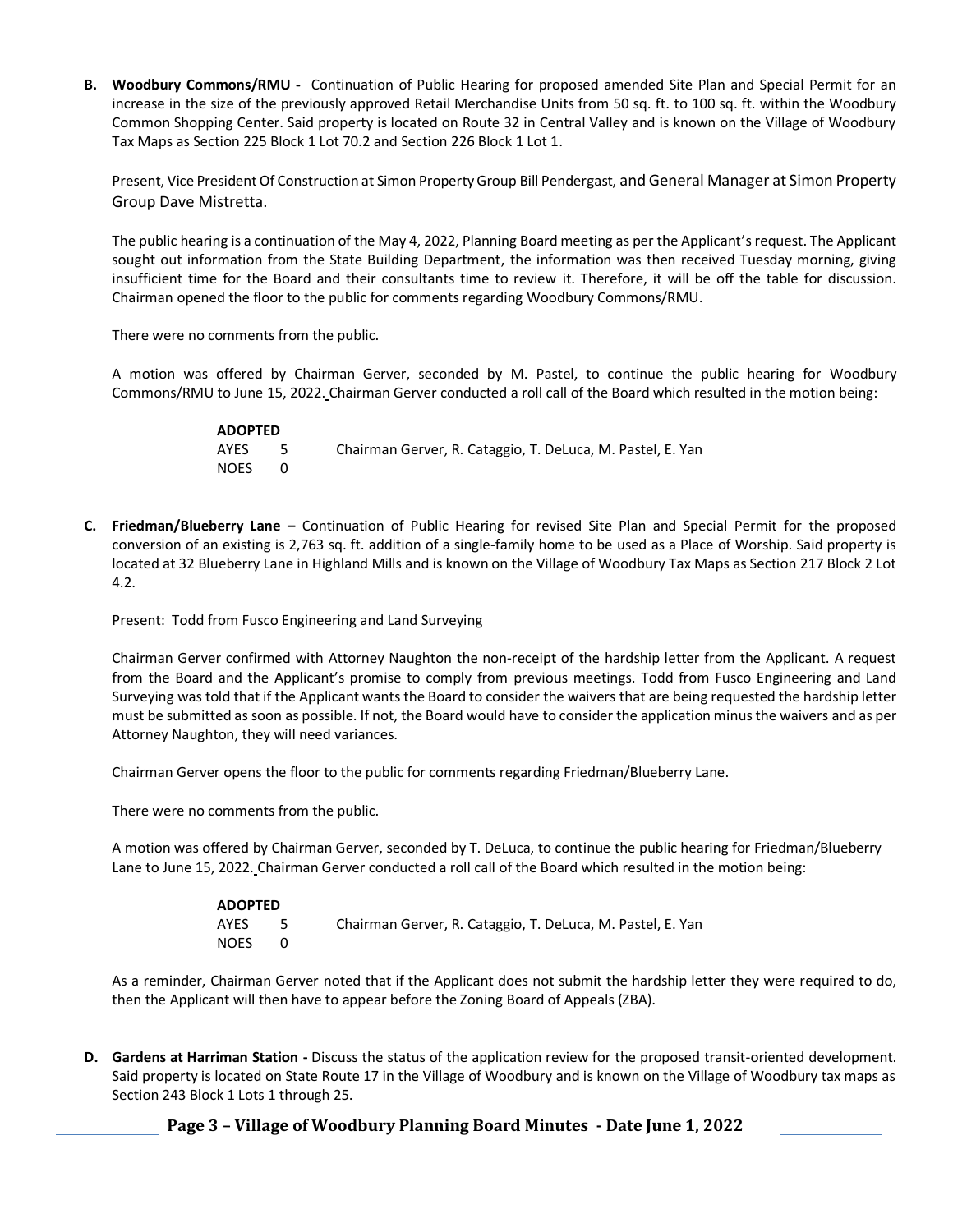Present, Engineer Steve Esposito

Months ago, the Applicant, as well as consultants, were before the Planning Board asking to work with the Village of Woodbury consultants and the Board agreed with the condition that they will keep the Board updated every few months on their status.

Engineer Esposito noted in the first meeting they had consultants from both municipalities Harriman and Woodbury. The discussion consisted of plans, figures, and drawings. They have a meeting scheduled for June 2, 2022, with the Department of Transportation (DOT), noting Traffic Consultant Phillip Grealy is expected to attend on behalf of Woodbury. Their next scheduled meetings are as follows, on June 14, 2022, they will be discussing zoning, zoning compliance, and subdivision regulations. On July 12, 2022, the topic will be water and sewer, and on August 16, 2022, will be transportation. They are also talking to the Department of Environmental Conservation (DEC) and are hoping to have monthly meetings for wetlands disturbance permits. They are looking to renovate an existing well.

Chairman Gerver asked when the Board can expect a submission. Engineer Esposito said sometime in October or early November. Chairman Gerver asked if September 7, 2022, would be a suitable time for the Applicant to meet with the Board for an update and Engineer Esposito agreed with the date. M. Pastel suggested that if any issues come up before that time they should come before the Board. The Chairman agreed to get them on the agenda sooner if needed.

R. Cataggio noted that he requested the previous meeting that the Applicant provides a report(s) of other Transit-Oriented Development (TOD) financial and traffic impact before and after their submission. Engineer Esposito offered to provide that information prior tobeforemal submission to the Board.

**E. Shops at Woodbury/Retaining Wall –** Review and discussed site plan submitted for ARB review of proposed retaining walls within the Shops at Woodbury shopping plaza. Said property is located at the intersection of Route 32 and Locey Lane and is known on the Village of Woodbury Tax Maps as Section 225 Block 1 Lots 34.1 & 34.22.

Present, Engineer Steve Esposito, Attorney Anthony Morando, and the Applicant Aaron Goldklang

Attorney Moranda began by saying the Applicant is trying their best to address all the conditions that were addressed in the Resolution of Approval. They are now trying to get the site plan signed and a few other conditions that bring them before the Board tonight. They are not trying to address the condition that relates to getting the building permit for phase one, the retaining walls, and the requirement for an Architectural Review Board (ARB). Engineer Esposito summarizes the history of this application. He also shared his screen to point out details and the location of the retaining walls. This was more for the new members of the Board, due to their unfamiliarity.

Engineer Barber went over some comments without reiterating what Engineer Esposito and Attorney Morando already mention. She recommended going over materials and renderings for the walls so the Board can have a visual. She also asks that the Applicant submit a completed ARB form.

The Chairman asked if the view from Rt. 32 towards the gas station would be a concrete wall and T. DeLuca asked why not make it a modular wall. Engineer Esposito's response was modular walls require additional space to construct. There was concern from the Board about the wall becoming an eyesore, therefore there was a question about landscaping along the wall. Engineer Esposito acknowledged plans for plantings along the foundation, having an add-mix giving it color than can match the modular, He also offered to add lines, so it won't be just a slab of cement. There was a question about the height of the wall and Engineer Esposito indicated what it will be pointing to the plans. It was suggested the renderings should be taken from Woodbury Centre and the view corridors from Rt. 32.

Attorney Naughton said the Board can reaffirm SEQRA since it was performed for the entire project and the proposed walls are consistent with the prior action. GML referral is not required, but it was referred for building seven, eight, and nine. It did not come back as local determinations but for this application, it is not required. Attorney Naughton noted it is at the Board's discretion to have a public hearing. Due to the magnitude of this project, they agree a public hearing should take place. Engineer Esposito asksthat the public hearing be waived since the Board has the power to do so, but the Chairman confirmed the Board decides to have a public hearing.

**Page 4 – Village of Woodbury Planning Board Minutes - Date June 1, 2022**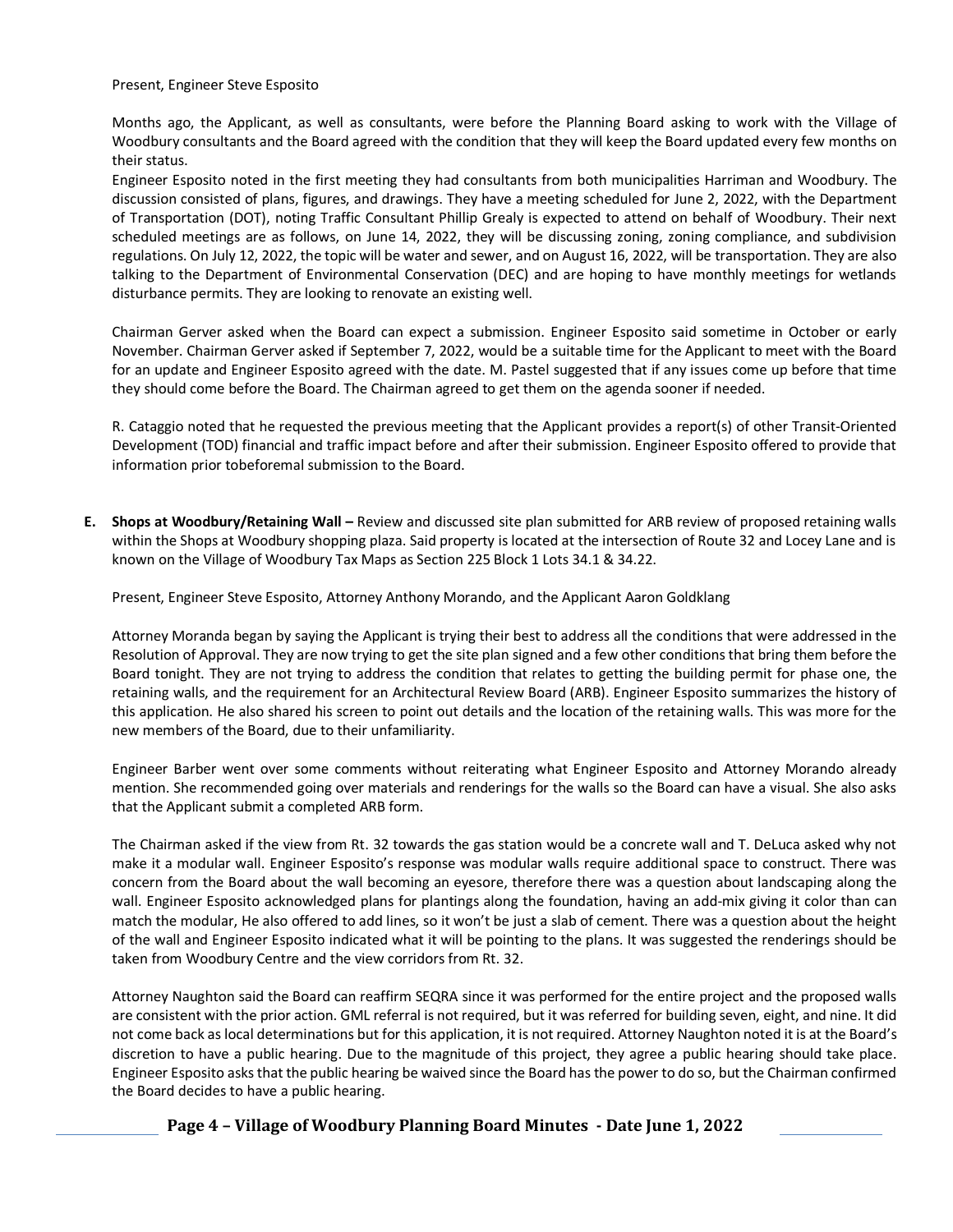A motion was offered by Chairman Gerver, seconded by T. DeLuca, to reaffirm SEQRA for Shops at Woodbury. Chairman Gerver conducted a roll call of the Board which resulted in the motion being:

| <b>ADOPTED</b> |      |                                                            |
|----------------|------|------------------------------------------------------------|
| AYES           | $-5$ | Chairman Gerver, R. Cataggio, T. DeLuca, M. Pastel, E. Yan |
| NOES 0         |      |                                                            |

A motion was offered by Chairman Gerver, seconded by T. DeLuca, to schedule the public hearing for Shops at Woodbury on July 6, 2022. Chairman Gerver conducted a roll call of the Board which resulted in the motion being:

| <b>ADOPTED</b> |      |                                                            |
|----------------|------|------------------------------------------------------------|
| AYES           | $-5$ | Chairman Gerver, R. Cataggio, T. DeLuca, M. Pastel, E. Yan |
| NOES           |      |                                                            |

Assuming it goes well with the public hearing, it was suggested to the Board to have a draft resolution ready for approval.

A motion was offered by Chairman Gerver, seconded by M. Pastel, for counsel to draft the Resolution of Approval on the retaining wall for Shops at Woodbury. Chairman Gerver conducted a roll call of the Board which resulted in the motion being:

| <b>ADOPTED</b> |     |                                                            |
|----------------|-----|------------------------------------------------------------|
| AYES           | - 5 | Chairman Gerver, R. Cataggio, T. DeLuca, M. Pastel, E. Yan |
| NOES 0         |     |                                                            |

**F. Woodbury Villas –** Review and discuss the amended site plan and ARB for the proposed relocation of the community building and parking lot within the Woodbury Villas. Said property is located at 4 Central Valley Line and is known on the Village of Woodbury Tax Maps as Section 254 Block 4 Lot 2.

Present Attorney Steve Barshov, Engineer James Martinez, and Designer Larry Hartman

Attorney Barshov began saying they received H2M's comment letters and have addressed a few items in her memo. He also said they are prepared to address some of those comments if the Board wishes to do so. He continues to say the design is close to being finalized.

Engineer Barber addressed comments from her H2M memo dated May 27, 2022, that required the Board's input.

*H2M Memo:* 

*1. Zoning –*

*a. Use – The community center is part of the original subdivision approval. The applicant advises there is an overall reduction in area of the proposed clubhouse.* 

*b. Setbacks – The applicant's plan now shows a bulk table for you to consider appropriateness in proposed setbacks. A review of the approved subdivision plat indicates that yard requirements were not established for this lot, except for where the building location was approved and the dimensional setbacks to property lines from that structure.* 

*The applicant proposes a reduction in the front and side yard setback, as well as increase in coverage as follows:*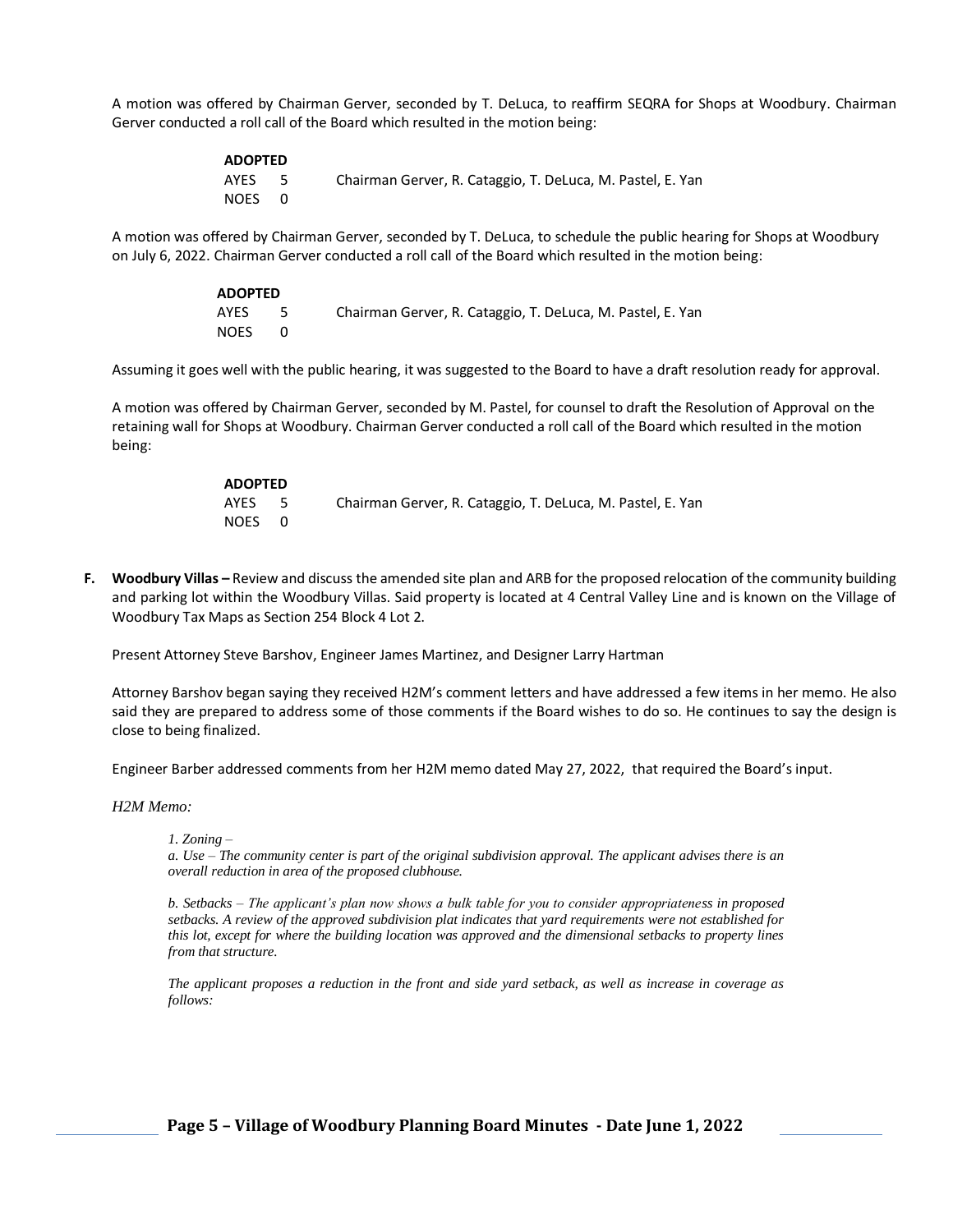| <b>Criteria</b> | <b>Approved</b> | <b>Proposed</b> |
|-----------------|-----------------|-----------------|
| Front           | 42              | 37.1            |
| Side (Both)     | 54 (244)        | 31 (294.92)     |
| Coverage        | 38.71%          | 46.41%          |

*The Code (§310-31.1.F.) section on common areas in a Conservation Cluster Development Overlay District requires compliance with the Code (§310-31) if not otherwise specified therein. This section, specifically §310- 31.C.(3) (last sentence), indicates "all lots in a cluster development shall meet the setback and yard requirements of the R-1A Zoning District". For ready reference, the R-1A zone requires the following setbacks:* 

*i. Front Yard – 40-ft ii. Side Yard – 30-ft iii. Rear Yard – 50-ft* 

*We recommend you review this with Counsel to determine if this Code provision applies.* 

*Nonetheless, the proposed front yard is less than what was approved, and less than required by the Code section above. We recommend you consider with the applicant whether the building could be shifted to comply with the approved setbacks. Otherwise, we recommend you review with Counsel whether an interpretation or variance could be required.* 

*With respect to side yard, we note the proposed building is proposed to be located closer to the residential parcels that surround this lot. These are the parcels that could be impacted by noise and light spillage generated from the site. We recommend you consider this in proposed setback reductions.* 

*c. Coverage – The applicant's plan suggests an increase in coverage is proposed. We recommend the applicant confirm sidewalks, parking areas, proposed buildings (including pool house), pools, and the emergency access drive are included in the proposed coverage calculations. In our opinion any increase in coverage requires the applicant to prove adequacy of proposed stormwater management facilities in this area and downstream.*

#### *a. Utilities*

*i. General –*

*1. We recommend the applicant confirm the intent to comply with the details for utility construction that were approved as part of the original approval. If any modifications are proposed a detail should be provided for your consideration.* 

*2. A revised Projected and Water Sewer Demand Form should be provided by the applicant. We have reviewed the estimated demand provided as part of the pump station hydraulics worksheet and believe they are appropriate per regulatory recommendations.* 

*3. It appears the proposed forcemain connection, gravity sewer, and water service connection for the pool house transverse adjacent parcels OP-J and OP-G. We recommend you consider whether easements are required to construct and maintain these facilities.* 

*ii. Water – The applicants plan now shows a water service connection to the pool house in addition to the community center building, which is appropriate.* 

*1. The applicant should confirm whether fire protection for the club house is proposed and, if so, the applicant's Engineer should confirm the proposed service connections and existing infrastructure could meet the required fire flows.* 

*2. The applicant should confirm the water service/forcemain crossing meet required separation distances.* 

*3. The sewer and water service to the pool house building should have a minimum 10-ft separation laterally per Ten State Standards.* 

*4. We recommend the applicant consider deepening SMH 2 to allow the proposed water service crossing be above the proposed gravity sewer, which is the preferred arrangement per regulatory guidance.* 

**Page 6 – Village of Woodbury Planning Board Minutes - Date June 1, 2022**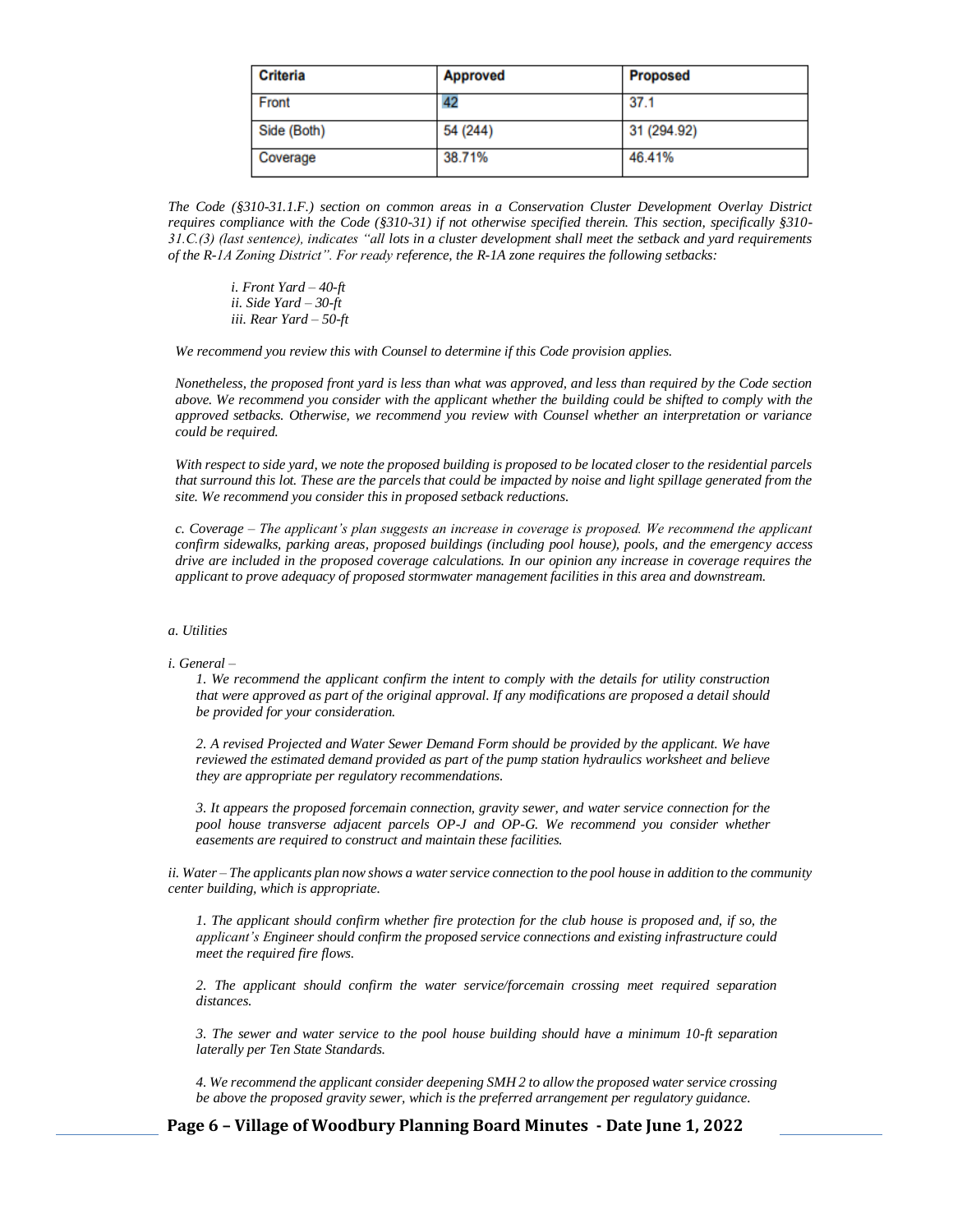*iii. Sewer – The revised plans show two 8-inch sewer service connections to the proposed buildings that empty to an 8-inch gravity sewer that drains to the proposed pump station near the gatehouse. From the pump pit near the gatehouse, the sewage is proposed for pumping to an existing manhole part of the 8-inch gravity sewer that drains through to Julien Court. It should be noted that in 2013, an amended site plan was approved to eliminate a large pump station near Nininger entrance and reconfigure the contributing sewer in this area to drain by gravity through Julien Court. In this approval, the required sewer service to the full-time occupied gate house was not considered. Accordingly, the applicant is proposing a small pump station to collect sewage from the gate house and community center buildings. The following details require clarification with input from your Sewer Department:*

*1. Ownership and maintenance of the pump station, forcemain, and gravity sewer to the pump station should be decided.* 

*2. Easements for this infrastructure may need to be established.* 

*3. The applicant should provide a profile for the force main showing depth below grade and crossings.* 

*4. The proposed forcemain appears to cross the limits of the existing wetland, we recommend this be shifted away from this feature.* 

*5. The applicant's plan notes when the high-level alarm is reached, an audible and visual alarm will engage, as well as an automatic dialer will alert the "property owner". "Property owner" designation requires clarification.* 

*6. DEC design standards recommend shut off valves for pumps be located outside of the wet well unless the valve is accessible from grade without need to enter. Applicant to relocate proposed valve outside wet well or provide tee handle for valve.* 

*7. We recommend a tracer wire be added along the forcemain.*

*iv. Drainage – We have reviewed the drainage plan for on-site facilities and in general believe these to be improved from prior submissions. We have the following comments:* 

*1. Applicant to revise pool area drainage pipe size to 12-inch minimum.* 

*2. Applicant to confirm rip-rap at all drainage outlets and provide detail/specification for sizing on the plan.* 

*3. The proposed emergency access crosses an area noted as "swale". The applicant should confirm the connectivity of wetlands/drainage in this area and confirm the proposed access does not impede the same.* 

*4. We recommend the applicant remove the "proposed" drainage easement from the existing conditions plan. Additionally, it would be helpful to observe the various utility improvements on a clean plat with easements and property lines shown to verify all are within their respective bounds.* 

*5. Applicant should show the location and discharge of roof leaders from the building.* 

*6. The drainage from the proposed emergency access should be considered with roadside swales and rock check dams. The adequacy of the downstream drainage facilities to accept this additional flow should be confirmed.* 

*7. Notwithstanding our comments on grading and retaining walls below, the applicant should confirm no footing drains are required for the retaining walls.* 

*8. Applicant to confirm end sections for drainage utilities (flared-end/headwell) as needed.* 

*9. The applicant should demonstrate compliance with the previously approved SWPPP or provide an amendment for the impacted areas.* 

*10. We note a condition of your action should require the applicant to construct the gravel maintenance access to Forebay 6B in accordance with the approved details part of the original plan approval.*

*b. Grading – We have the following comments on grading:* 

*i. It is our understanding that this area has been used as a location for soil deposition during construction. The applicant should confirm the quality and compaction of the material deposited if the intention is to build atop* 

**Page 7 – Village of Woodbury Planning Board Minutes - Date June 1, 2022**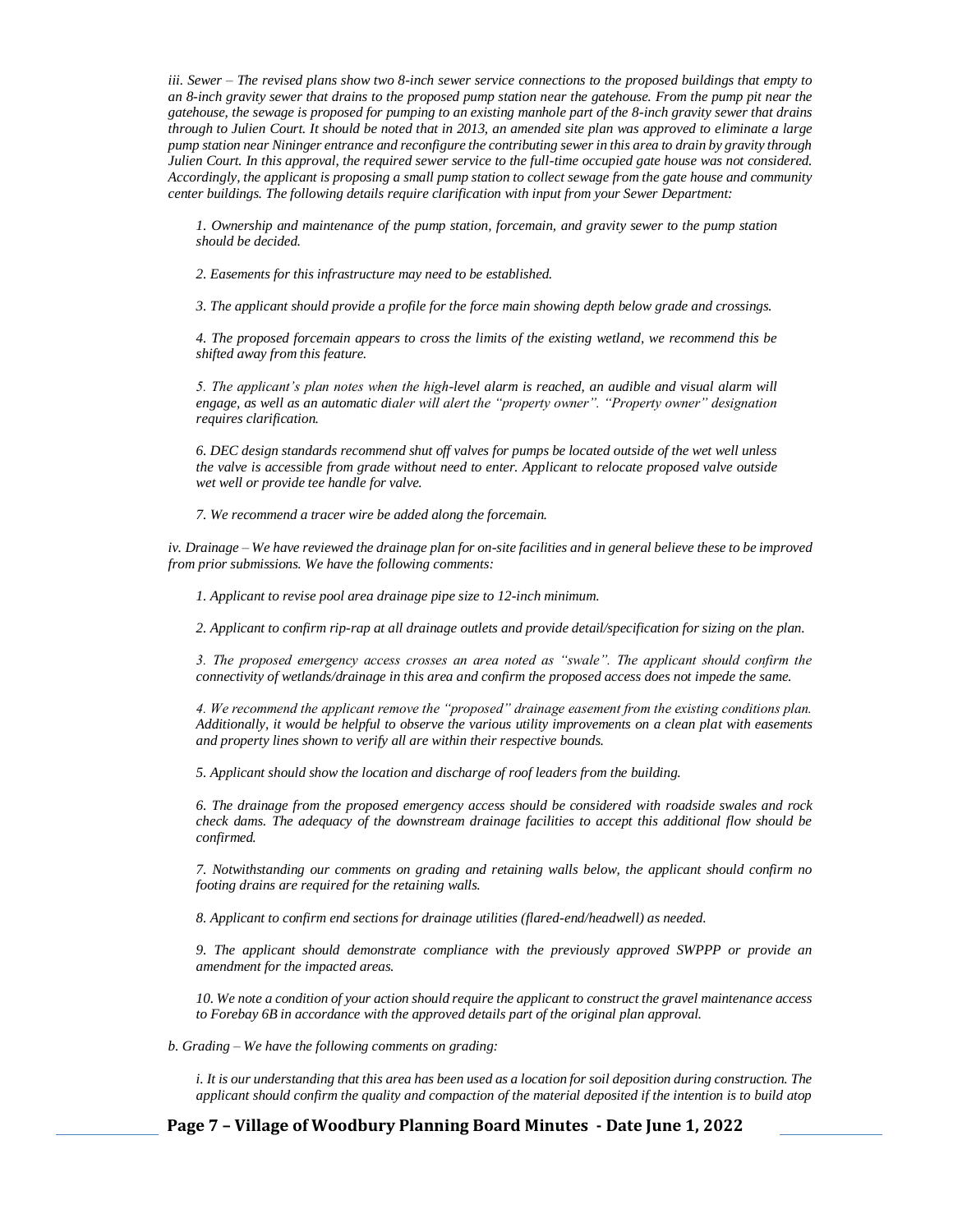*of this. Since this could impact the site work (drainage, retaining walls, etc.) as well as the structure (Building Department review), we recommend the existing conditions be reviewed by a licensed geotechnical engineer and their reasonable requirements incorporated in the plan.*

*ii. Although the slope appears to be less severe than prior submissions, we recommend the applicant provide a profile of the emergency access noting the grade changes along the route for you to consider adequacy for ESO's.* 

*iii. The applicant should confirm the height of the proposed retaining walls along reasonable intervals for you to consider the level of review that is required and compliance with your Code (§310-28).* 

*iv. As is evident on the plan a significant amount of grading and retaining walls are required for this site. The applicant should estimate a net cut/fill required.* 

*v. As noted for similar applications with retaining walls, the original subdivision approval for WP3 contains provisions for grading and retaining walls for which the applicant should confirm compliance as follows:* 

*1. Specific Condition No. B.14 requires the following, which should be confirmed by the Applicant's Engineer for compliance:* 

*a. Proposed grading may not exceed 3:1 slopes i.e., a mowable condition.* 

*b. Retaining walls must be constructed with natural field stone or as amended by the second resolution of approval (Specific Condition No. 5) if there is not sufficient natural stone, then "premanufactured masonry units shall be Rockwood Classic 8, color No. 10 (Cliffside Brown)", and (Specific Condition No. 6) required use of any other stone requires Planning Board approval. Applicant to confirm material and compliance or request deviation from previously approved standards.* 

*2. Specific Condition No. B.15, requires the Planning Board consider color, style, durability, appearance of the retaining walls. It further describes mitigation goals during design of retaining walls as follows:* 

*a. Use walls to avoid extensive clearing and/or in isolated areas to protect and preserve existing trees and natural vegetation.* 

*b. Material and type that require modest maintenance and exhibit long service life.* 

*c. Aesthetically pleasing in surface texture, color and appearance.* 

*d. To include step arrangements for high structures to avoid long expanses of unbroken surface.* 

*The applicant should confirm compliance and provide the information you need to evaluate this request.*

*e. Landscaping/Lighting – We have the following comments on landscaping/lighting:* 

*i. The proposed lighting plan is provided. The applicant should confirm lighting for the community center building including any wall mounted fixtures for stairs and porches.* 

*ii. Per your typical practice all lighting should be limited to 0.1-fc at property lines. This requires confirmation closest to the tennis courts that borders a residential lot. Additionally, along the western property line there is some spillage on the open space parcel. Since this is not intended for occupancy you might consider whether a limit of 0.1-fc is necessary in this location.* 

*iii. The applicant should confirm whether security lighting and hours of operation for the community center were considered as part of the original approval. If so, they should provide the same information on the plan and confirm their intent to comply.*

*iv.* With respect to landscaping, we recommend the applicant confirm consistency with species from the *approved plan. Where species are changed the applicant should confirm they are native, deer- and diseaseresistant for you to consider appropriateness.* 

*v. The applicant should confirm compliance with your Code (§310-27.D) requirements for interior landscaped parking areas. vi. We note the location of plantings along the eastern property line are proposed for screening* 

**Page 8 – Village of Woodbury Planning Board Minutes - Date June 1, 2022**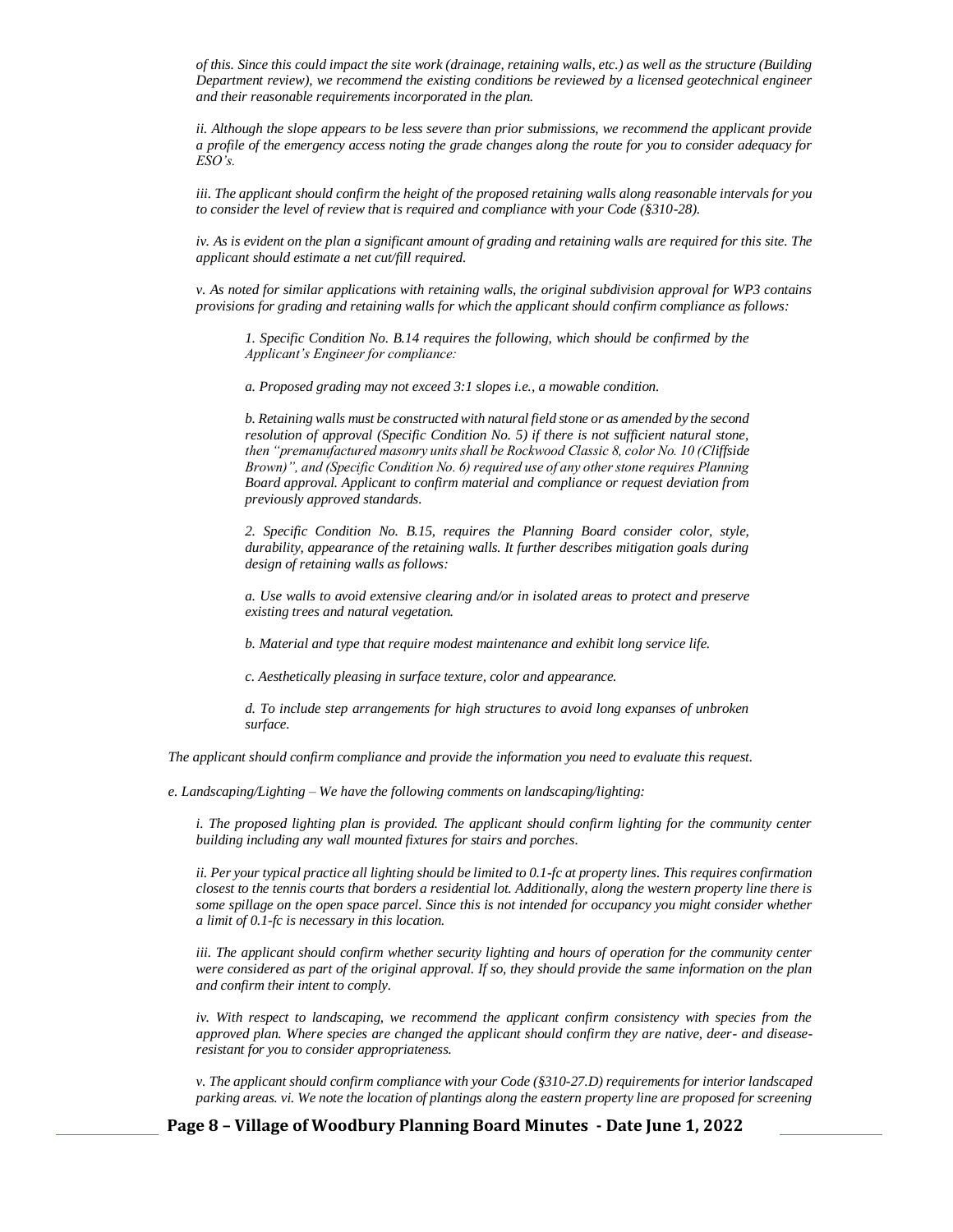*the adjacent residence. The location of these plantings should be confirmed to avoid conflicts with the various utilities and easements in this area.* 

*vii. The original approval attempted to preserve a significant amount of original vegetation on this lot via clearing limits. The applicant should show the original limits on your plan and discuss if there are any areas that remain which could be preserved, in particular around wetland areas.*

*g. Emergency Access – The applicant proposes an emergency access drive from Road-A to the tennis and basketball court areas. If this is to be approved, we recommend the applicant provide a profile demonstrating the proposed grade. The turning movements for ambulance should be confirmed. The plan and profile should be reviewed with the ESO's.*

E. Yan confirmed the parcel located to the west of the Clubhouse is going to remain open in perpetuity and Engineer Barber said yes and the to the northeast it's residential space. She added that the community center was originally closer to the open space parcel, but the Applicant rearranged the plan.

Due to the Board's requirement regarding lighting, Engineer Barber asked if there would be any flexibility in that area. She said the Applicant was asked to confirm if they will be complaint to downlit or shield it. The Board agreed as long as it's towards the open space they will be fine with it.

Regarding the setbacks, Designer Hartman added it would be best to shift the building towards the tennis court and comply with the 40 ft. or shave off the roof (the overhang) from the community room rather than ask for a variance. Engineer Barber said she needs to clarify which guidelines to follow regarding the setbacks, whether the conservation cluster subdivision or the setbacks that were approved as part of the original building. Attorney Naughton noted that according to the code it may require to comply with the original approval for the clubhouse, but if the Board is uncertain, she suggests consulting the Building Inspector for an interpretation. If the Applicant can't shift the building to comply, then variances will be necessary. Attorney Barshov said they will look at the design and see what can be done from a design perspective, if it looks like there's an issue then they will reach out to the Board to then discuss the applicable provisions and or requirements. Engineer James Martinez agreed with Attorney Barshov. He said that everything that's impervious on the site has been considered for coverage calculations like the walls, walkways, courts, the parking lot, etc.

Responding to Engineer Barber's comment regarding the gatehouse, Attorney Barshov said it has not been detailed in the submissions to date. They would like to switch from a human-occupied gatehouse to a virtual security-type system, which will enable the Applicant to not install a bathroom and not run an easement through the buffer area. He asked if this was something that can be added to this application. Attorney Naughton suggests that it be a separate applicant. T. DeLuca asked why the gatehouse was not a manned gatehouse when it was originally approved as such. Attorney Barshov said he wasn't involved in the project at that time, so he wasn't able to give a response. He will look into it and try to gather as much information to provide an answer for the Board. Attorney Barshov was corrected when he claimed there wasn't a constructed gatehouse. The Board informed Attorney Barshov that there is supposed to be one unmanned on Nininger Road and the one across from Monroe-Woodbury High School is a completed gatehouse, though it is not occupied.

R. Cataggio recalled back when this project was approved 10+ years ago, there was an agreement that the developer would relinquish ownership and management control of the common areas to the HOA. He asks that it be confirmed before scheduling a public hearing. Attorney Barshov confirmed there is an HOA and they do have ownership and control over some of the common areas. He's not sure if it is all because there are phases that are yet to be completed, for those that are he can provide that information if the Board requires it so. R. Cataggio asked Attorney Naughton if a letter from the HOA can be requested stating they are in communication with the developer and in agreement with the proposal regarding ownership of the completed common areas. Attorney Naughton said she and Attorney Barshov will have to look into it and find out the language and if that is the case a letter from the HOA President will be fine. She asks that while the Applicant submits new documents also provide a copy of the easements for the site to determine if it needs to be modified.

**Page 9 – Village of Woodbury Planning Board Minutes - Date June 1, 2022**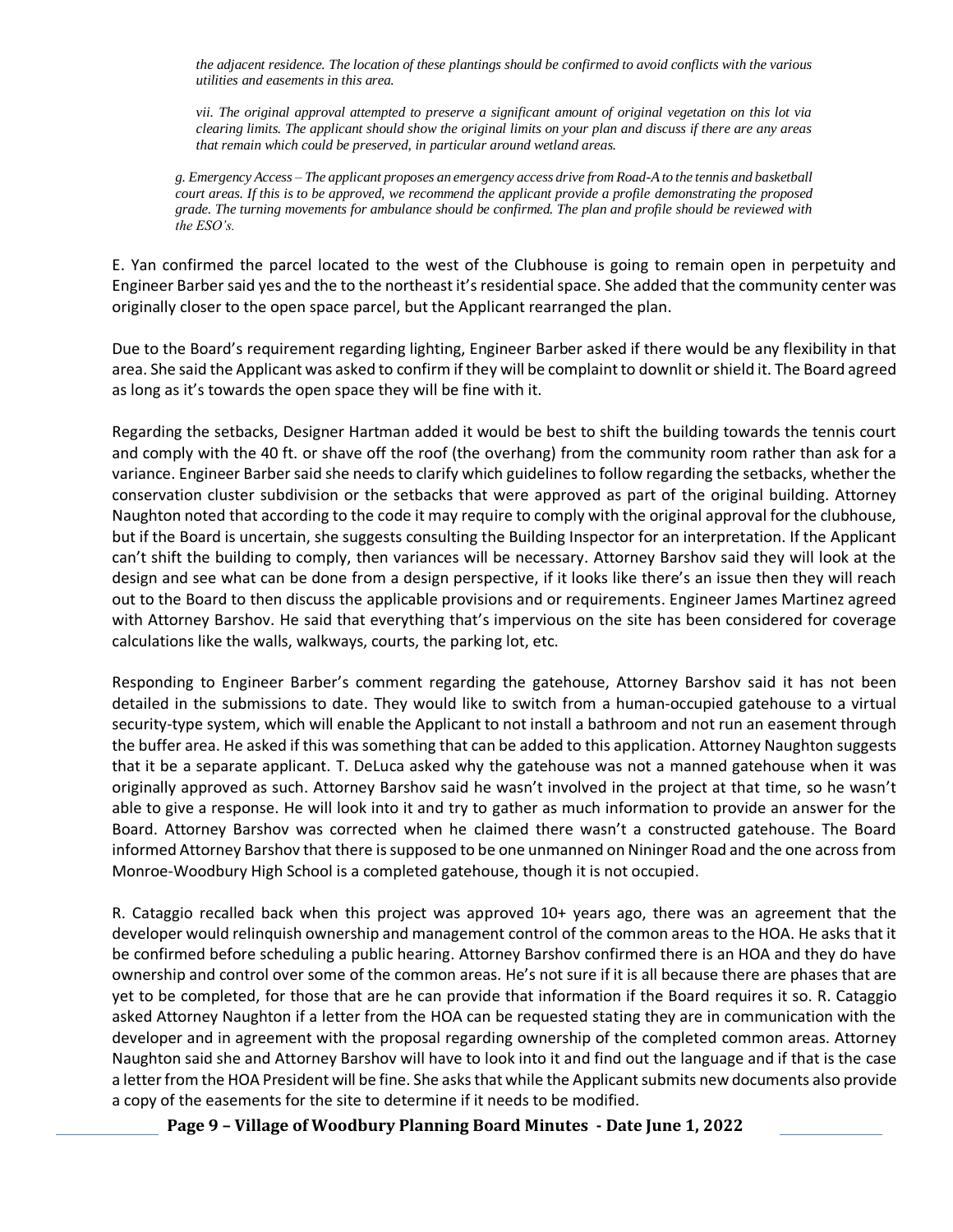M. Pastel asked if the Applicant could submit a summary of the history of this application for those new members. It was suggested to go over some of Engineer Barber's recent memos which contain a summarized history of this application.

Chairman Gerver advised for the new submissions to be given promptly to make the next agenda if not next meeting will be set for July. Attorney Barshov said he will try to get the new submissions in for the next meeting if not July will be fine.

**G. Spitzer/Millwork Showroom -** Review and discuss revised documents submitted for proposed Special Permit and amended Site Plan to permit a change in use to a Millwork Showroom. Said property is located at 279 Route 32 in Central Valley and is known on the Village of Woodbury Tax Maps as Section 230 Block 4 Lot 4.2.

### Present, Designer Larry Hartman

Designer Hartman said he made a new submission with new information. A revised site plan with the removal of the parking in the front and making it available on the sides of the building. There was also a privacy fence placed on both sides of the building to hide the cars that are being fixed. He continued by saying they added a dumpster placing it by the front making it convenient for the garbage truck. The floor plans have not changed, and they will comply with the changes regarding signage. A rendering was provided to show the Board the look of the privacy fence.

E. Yan asked if the privacy fence be extended to the north and south towards the rear of the property. Designer Hartman said they can do so. R. Cataggio asked if the old signage located in the rear will be removed and Designer Hartman said yes, they will be removed, the only signage they anticipate having isin the front area. R. Cataggio asked if the monument sign will have lighting and Designer Hartman said yes. Chairman Gerver confirmed that after speaking with the Building Inspector, he confirmed that the 84.6% impervious service coverage is pre-existing and non-conforming therefore it's legal.

Engineer Barber noted that some of the raised questions have been clarified and opined by the Building Inspector, so she discussed the threshold issues that were brought up in the previous meeting by going over her comments in the H2M memo dated May 27, 2022. She briefly spoke on the following.

*H2M Mem*:

*1. Zoning –*

*a) Use – The applicant proposes to convert 2,975-SF of the building previously used as auto showroom to*  showroom for Millwork and furniture sales. In the HB zone a retail establishment is a permitted Special Permit *Use with Site Plan approval. The remaining 7,325-SF is to be dedicated to two-automobile repair shops with maintenance area. An automobile repair use, not distinguished in your bulk tables by autobody repair, is a permitted Special Permit Use with Site Plan approval in the HB Zone. It is not clear if the automobile repair use was approved previously, but our records dating back to 2006 indicate the repair shop was in operation then and had been for a long time. Nonetheless, as discussed at your last meeting, it appears the change in the*  intensity of the auto repair and conversion of sales from autobody to millwork warrants site plan/special permit *review for all of the proposed uses. We recommend you confirm this with input from Counsel.* 

*The applicant has confirmed that production and manufacturing of millwork will not occur at this facility, we recommend this be a condition of your action.* 

*Additionally, we note the discussions surrounding autobody versus auto repair should be considered for any reasonable conditions as part of your potential special permit.*

*b) Bulk/Area Regulations – (Repeated) The Code (§310-6.F.) requires "where more than one principal use occupies a lot, said lot shall be large enough to satisfy the minimum lot area or density requirements of each use." The applicants site plan lists the bulk requirements for each use (retail and automobile repair) and proposed compliance with the same, separately. We have the following comments:*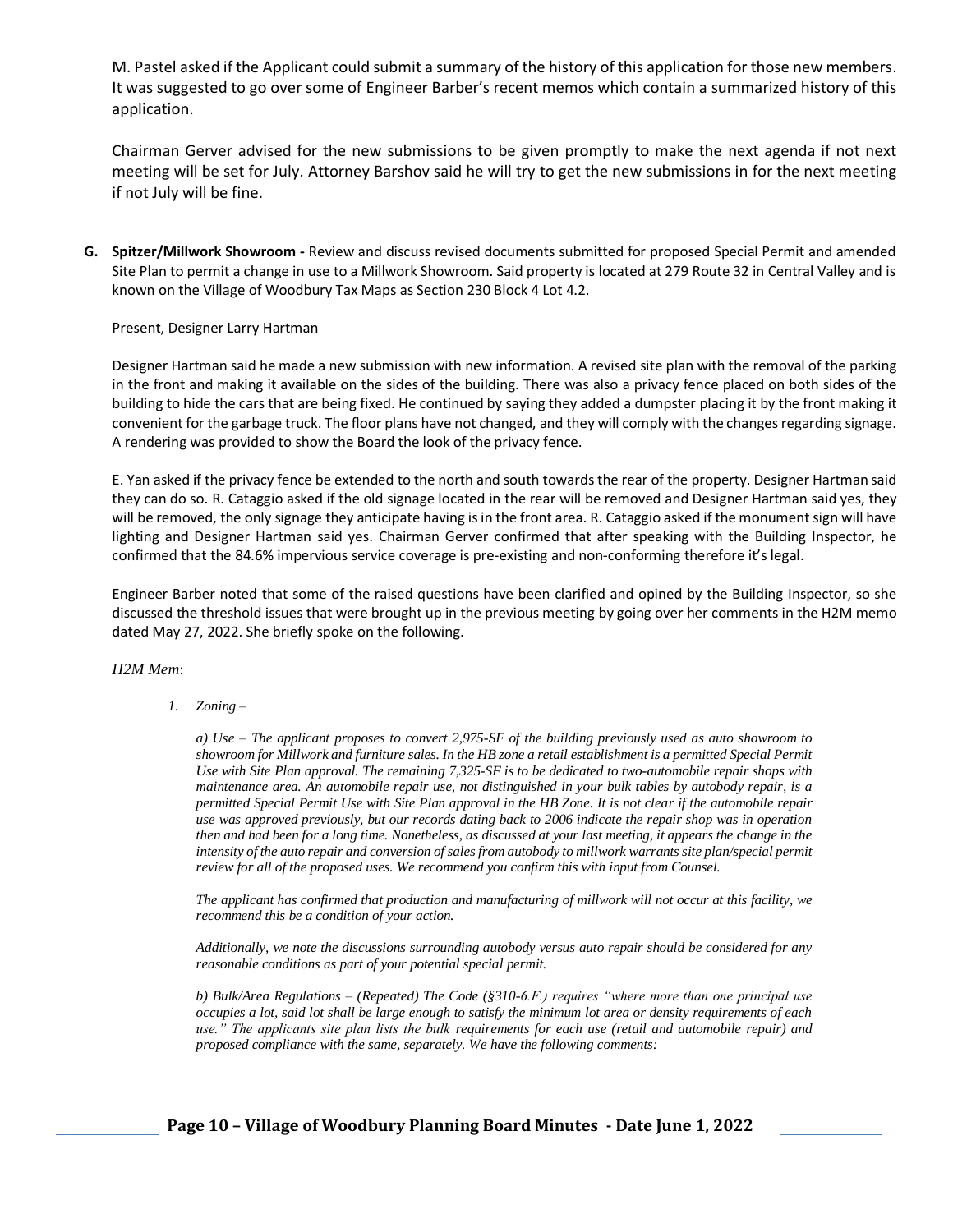*a. Area – Although the lot is complying, we note the area requirement for each use is additive where more than one use is located on a lot. Thus, the required lot area is 20,000 SF. The applicant should revise the bulk table noting this requirement.* 

*b. Coverage – The applicant's bulk tables demonstrate the lot is noncomplying for allowable maximum coverage. The use as automobile repair permits 65% coverage, where the use as retail permits 75% coverage. Accordingly, the site is limited to 65% by Code. According to the applicant, the existing site is 84.9% impervious. We recommend you confirm with Counsel whether this is an existing, non-conforming condition.* 

*c. Front Yard – The Code (§310-12) requires yards fronting on state highways be unoccupied and open to the sky not less than 50-ft in depth. The applicant describes a large, existing overhang that extends 1.7-ft within the 50-ft open to the sky requirement. According to the applicant the non-conformity exists due to a taking by the NYSDOT during recent improvements to Route 32. We recommend you confirm with Counsel whether this is an existing, non-conforming condition.* 

*c) Parking – As discussed previously, prior ZBA and court rulings indicate parking within the front yard is no longer permitted upon conversion from a static state as sales to parking for customers and employees. The applicant's plan shows 55-spaces could be accommodated on the site, with approximately 8-spaces (along the north and south property line) in the front yard setback. We believe these spaces should be removed from the plan.* 

*Accordingly, there are 47 available parking stalls on-site. The applicant's plan indicates the retail use requires 15 parking spaces per Code. The applicant should provide the recommended parking calculations for auto repair shop for you to consider whether the site is over parked. If an excess of parking is available, we recommend you consider with the applicant and your traffic consultant whether the circulation of the site could be maintained if all or some of the paved parking area in front of the building is removed. We believe this serves three purposes: (1) decreases impervious coverage, (2) eliminates the opportunity for parking in the front yard thatis not permitted, and (3) improves compliance with landscaping requirements of your Code (discussed below).* 

*To maintain the orderliness of the site and to prevent parking in the front yard that is prohibited, we recommend the Planning Board require the applicant to construct the parking (i.e., paint striping) as shown on the plan.*  We note two tow truck spaces are now shown on the plan. The applicant should confirm whether the size of the *stalls is adequate for those types of vehicles.*

*d) Loading Berths – The Code (§310-41.B.(3)) requires a loading berth for "buildings with a combination of offices and retail sales and service establishments: one berth for 5,000 to 25,000 square feet of floor area...". The applicant suggests because the retail use is less than 5,000- SF, a loading berth may not be required. The Building Inspector has opined that the requirement for loading berths is based on the area of the entire building and therefore a loading berth is required. Applicant to demonstrate compliance (§310-41.B. & C.) on the plan or seek a variance from the ZBA.*

*d) Lighting – The applicant previously advised no changes to landscaping or lighting were proposed. In the current submission, there appear to be light fixtures proposed near the existing sign and along the southern property line. The applicant should confirm the light level distribution is limited to 0.1-fc at the property lines and provide details of the fixtures to confirm compliance with IDA, LEED, or Green Globe criteria for Nighttime Friendly or Dark Sky lighting.* 

*e) Landscaping – As noted previously, there are Code requirements for landscaping that are applicable to this application. These are paraphrased or quoted as follows:*

*a. §310-27.C.(3) In the HB Zone, a landscaped strip in the front yard that is 10-ft deep is required along the front lot line of the property. Additionally, there shall be a landscaped area of at least 5-feet wide abutting the front of the building in all nonresidential districts.* 

*b. §310-27.D.(1) All uses that provide 20 or more off-street parking spaces shall have at least 10-SF of interior landscaping within the paved portion of the parking area for each parking space and at least one tree with a minimum two-and-one-half inch caliper for every 10 parking spaces or fraction thereof.* 

*c. §310-27.D.(2) Each separate landscaped area shall contain a minimum of 100 square feet, shall be planted with grass or shrubs and shall include at least one tree of not less than two-and-one-halfinch caliper.*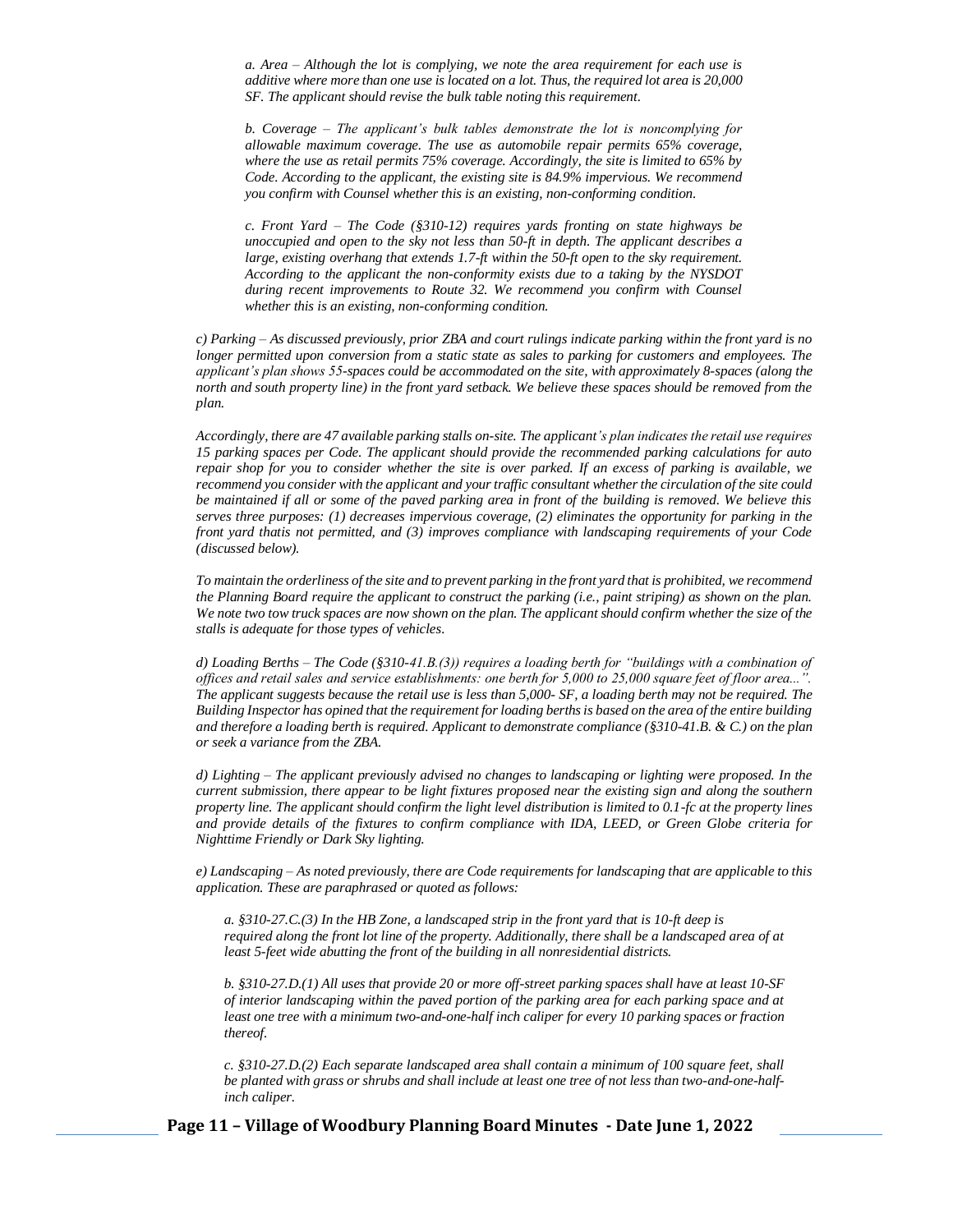*d. §310-27.D.(3) A landscaped area shall be provided along the perimeter of any parking area which provides access.* 

*e. §310-23.K. A minimum ten-foot landscaped buffer shall be provided on side and rear yards; where said buffer adjoins a residential district the requirements of §310-18 shall apply.* 

*f. §310-18.C.(2) A buffer area shall be required along all boundaries of a nonresidentially zoned or utilized lot abutting any lot in a residential district.* 

*g. §310-18.C.(3)(b)[1] Hamlet Business District: 20 feet (minimum standard for buffer area abutting residential zone) It appears the existing conditions of the site are non-conforming, applicant to confirm. Since no changes to the site are currently proposed, we recommend you review with Counsel whether the conditions may be permitted to remain.* 

*f) Signs – The applicant's renderings depict a freestanding sign, illuminated wall sign and series of vinyl graphics. The applicant previously advised the freestanding sign will be located in the same location as existing and use the existing poles.* 

*a. Freestanding Sign – HB Zone permits for multitenant directories (3 or more businesses) 10-SF is permitted for mall identification and 4-SF permitted per individual tenant. The applicant notes the main sign for Millwork Showroom will comply with the 10-SF requirement but does not provide dimensions of the proposed panel. They have not provided sizing for the other tenant panels, we believe this should be provided currently or, if not proposed, removed from the plan. Additionally, freestanding signs in the HB Zone may be no more than 12-ft tall and 10-ft wide. The bottom edge of a freestanding sign should be at least 7-ft above ground elevation and 12-ft from the edge of street pavement. Applicant to confirm compliance.* 

*b. Wall Signs – HB Zone permits 20-SF max. The applicant proposes a 19.07-SF sign that is complying. The applicant indicates this sign is to be illuminated and they should confirm compliance with your Code (§310-30.D.(3)). For example, the applicant should confirm the sign will be internally lit with white light, it is steady in nature, will not project on to other properties, and confirm the time of illumination.* 

*c. Window Signs – In the HB Zone, properties are permitted window signs that are less than or equal to 20% of the window area. According to the applicant's plan, the window area is 1,364-SF and the total area of vinyl/sticker signage proposed is 401-SF. This is 29% and appears to be non-complying with your Code. Unless the full coverage sticker could be considered something other than a window sign, it appears a variance is required. We recommend you review this with Counsel.*

*g) Automobile Repair Garages – As discussed at your last meeting, the Code (§310-23) outlines certain requirements for these types of facilities, for which we believe the applicant should confirm compliance. We have listed the relevant requirements below and provided comments where needed thereafter:* 

*A. Strict compliance with state standards shall be required in the design and construction of devices for storing and handling gasoline and other products to keep the hazards of fire and explosion involving the same to a minimum.* 

*D. Pumps and other devices, including all signs, shall be located at least 20 feet from any street line. It is not clear if the freestanding sign falls within this category or like other nonconforming conditions of the site could be considered existing, non-conforming.* 

*E. No repair work shall be performed out of doors.*

*F. All automobile parts, dismantled vehicles and similar articles shall be stored within a building.* 

*H. No more than five wrecked, partially dismantled or unlicensed vehicles shall be kept on the premises, and all such vehicles shall be kept within a building or concealed behind a board fence at least six feet high which shall be erected and maintained in a manner approved by the Code Enforcement Officer.* 

*We note the chainlink fence proposed by the applicant does not meet the Code criteria for "board" fence. Additionally, we recommend you consider whether the two-auto repair shops could have ten total stored vehicles or if the site is limited to five stored vehicles. Depending on the total, we recommend the screening be* 

**Page 12 – Village of Woodbury Planning Board Minutes - Date June 1, 2022**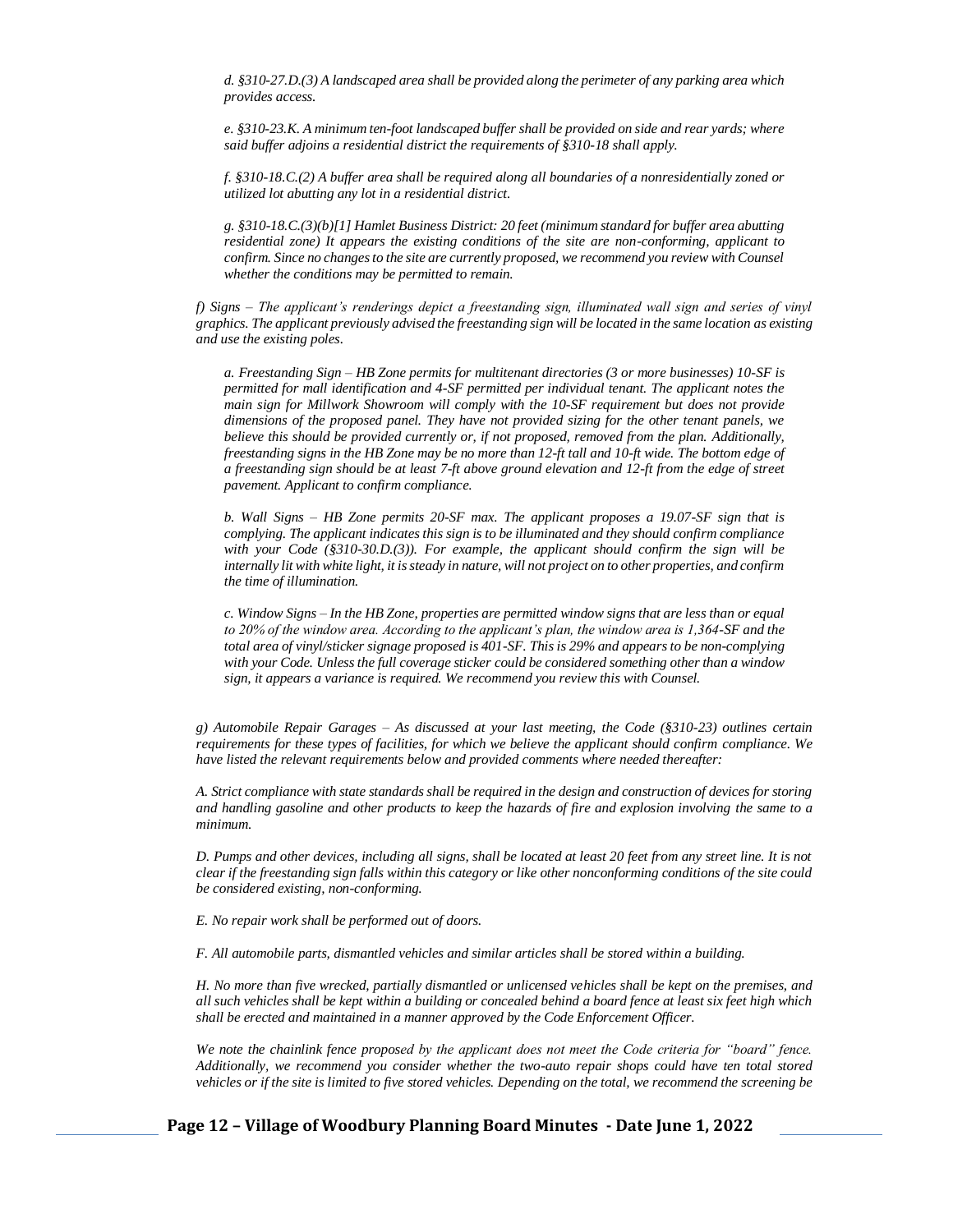*specific to spaces reserved for this purpose to allow easy determination on compliance by the Building Inspector.* 

*I. No dead storage or parking of vehicles shall be permitted, except vehicles awaiting immediate service or repair or those vehicles impounded at the direction of the police.* 

*K. A minimum ten-foot landscaped buffer shall be provided on side and rear yards; where said buffer adjoins a residential district, the requirements of § 310-18 shall apply. (Repeated from above)*

The Board discussed further landscaping offering ideas, though Designer Hartman noted that the Applicant is not looking to spend more on landscaping if not necessary and he mentioned the neighboring properties not having landscaping as the Board is proposing. The Board asked if it will be an Auto Body Shop or Auto Repair Shop and Designer Hartman confirmed that the Applicant found a tenant and it will be an Auto Body Shop. Chairman Gerver asked that the application be updated to the Auto Body Shop. Based on the Special Permit, in agreement, the Board would prefer to have an annual review or sooner if there are a number of conditions or complaints with the Building Inspector. E. Yan confirmed that signage with lighting per code can be up until midnight if the establishment does not open past midnight. A recommendation T. DeLuca would like to have in the final Resolution of Approval. He asked what the hours of operation and Designer Hartman said the Millwork will be open from 9:00 am to 6:00 pm or 7:00 pm. The Board then agreed to set a public hearing.

A motion was offered by Chairman Gerver, seconded by T. DeLuca, to schedule the public hearing for Spitzer/Millwork Showroom on July 6, 2022. Chairman Gerver conducted a roll call of the Board which resulted in the motion being:

| <b>ADOPTED</b> |      |                                                            |
|----------------|------|------------------------------------------------------------|
| AYES           | $-5$ | Chairman Gerver, R. Cataggio, T. DeLuca, M. Pastel, E. Yan |
| <b>NOES</b>    |      |                                                            |

**H. Local Law No # 3 of 2022 Fire Prevention/Knox Boxes** - Referral of Local Law # 3 from the Village Board of Trustees amending Chapter 154 of the Village of Woodbury entitled "Fire prevention" to provide for a requirement for the installation of Knox Boxes.

Chairman Gerver gave a brief description of what Knox Boxes are; small boxes that come in assorted colors and are mounted outside the commercial establishments/multi-family homes. He said the boxes are tied to the alarm or fire system. The Fire Department carries the master key so that when the fire department needs to respond to one of the addresses, they can unlock the boxes without having to do damage. Chairman Gerver noted that having a Knox Box is a New York State requirement. He gave a couple of examples of certain situations for the Board to have a better understanding of.

Engineer Barber had some comments and recommendations and referred to her memo dated May 27, 2022. She read each one to get the Board's feedback.

*H2M Memo:* 

*Recommendations/Information –*

*1. General – According to §154-3, Chapter 154 is administered and enforced by the "Fire Marshal". The Fire Marshal is "appointed by the Village Board and shall be considered a member of the Woodbury Building Department...." The local law refers to "Village Fire Code Official" and "Fire Inspector" as the administrator/enforcer of this section of the Code. We recommend you consider consistency among designated representatives throughout Chapter 154.* 

*2. General – We recommend you refer the Local Law to your ESOs, particularly the Fire Department, for comments.* 

*3. Section A. – This section lists locations required to have a KnoxBox and provides discretion to the Building Department, Fire Inspector, or Chief of the Fire Department to require KnoxBoxes "based on a particularized need to access a building for safety purposes." We have the following comments:* 

**Page 13 – Village of Woodbury Planning Board Minutes - Date June 1, 2022**